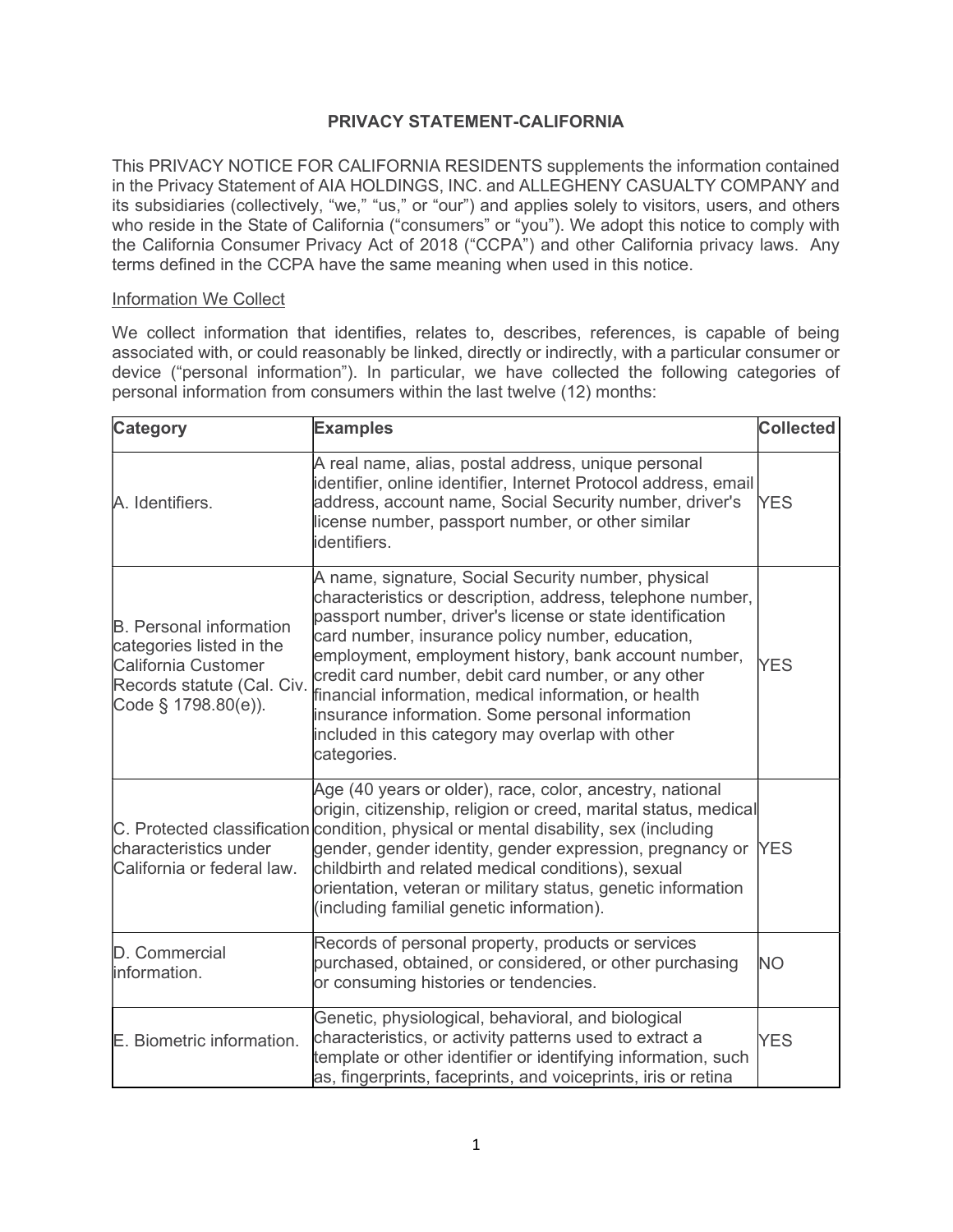|                                                                                                                                                             | scans, keystroke, gait, or other physical patterns, and<br>sleep, health, or exercise data.                                                                                                                                                                                                       |            |
|-------------------------------------------------------------------------------------------------------------------------------------------------------------|---------------------------------------------------------------------------------------------------------------------------------------------------------------------------------------------------------------------------------------------------------------------------------------------------|------------|
| F. Internet or other similar<br>network activity.                                                                                                           | Browsing history, search history, information on a<br>consumer's interaction with a website, application, or<br>advertisement.                                                                                                                                                                    | NΟ         |
| G. Geolocation data.                                                                                                                                        | Physical location or movements.                                                                                                                                                                                                                                                                   | YES        |
| H. Sensory data.                                                                                                                                            | Audio, electronic, visual, thermal, olfactory, or similar<br>information.                                                                                                                                                                                                                         | <b>NO</b>  |
| I. Professional or<br>employment-related<br>information.                                                                                                    | Current or past job history or performance evaluations.                                                                                                                                                                                                                                           | <b>YES</b> |
| J. Non-public education<br>information (per the<br><b>Family Educational Rights</b><br>and Privacy Act (20<br>U.S.C. Section 1232g, 34<br>C.F.R. Part 99)). | Education records directly related to a student maintained<br>by an educational institution or party acting on its behalf,<br>such as grades, transcripts, class lists, student schedules, NO<br>student identification codes, student financial information,<br>or student disciplinary records. |            |
| other personal<br>information.                                                                                                                              | K. Inferences drawn from Profile reflecting a person's preferences, characteristics,<br>psychological trends, predispositions, behavior, attitudes,<br>intelligence, abilities, and aptitudes.                                                                                                    | <b>NO</b>  |

Personal information does not include:

- Publicly available information from government records.
- De-identified or aggregated consumer information.
- Information excluded from the CCPA's scope, like:
	- o health or medical information covered by the Health Insurance Portability and Accountability Act of 1996 (HIPAA) and the California Confidentiality of Medical Information Act (CMIA) or clinical trial data;
	- o personal information covered by certain sector-specific privacy laws, including the Fair Credit Reporting Act (FRCA), the Gramm-Leach-Bliley Act (GLBA) or California Financial Information Privacy Act (FIPA), and the Driver's Privacy Protection Act of 1994.

We obtain the categories of personal information listed above from the following categories of sources:

- Directly from our agents or their clients. For example, from documents that our agents provide to us related to the services for which they engage us.
- Indirectly from our agents of their clients. For example, through information we collect from our clients in the course of providing services to them.
- Directly and indirectly from activity on our website (www.aiasurety.com). For example, from submissions through our website portal or website usage details collected automatically.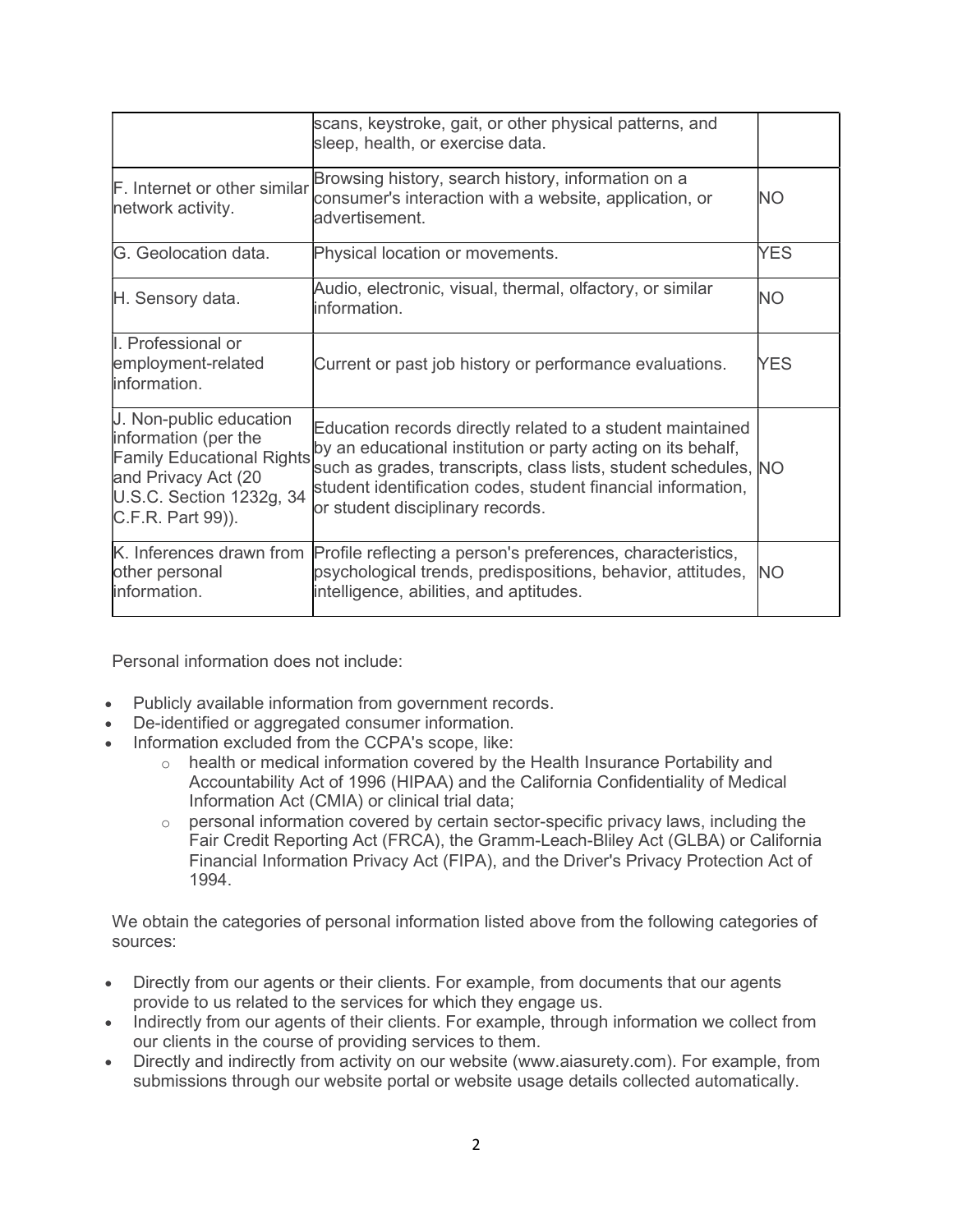- From third parties that interact with us in connection with the services we perform. For example, from government or private agencies.
- Social network information.
- Publicly available data bases.

# Use of Personal Information

We may use or disclose the personal information we collect for one or more of the following business purposes:

- To fulfill or meet the reason for which the information is provided. For example, to submit this information to our agents for underwriting insurance.
- To provide you with alerts, information, and other notices concerning our services.
- To carry out our obligations and enforce our rights arising from any contracts entered between you and us.
- To improve our website and present its contents to you.
- For testing, research, analysis and product development.
- As necessary or appropriate to protect the rights, property or safety of us, our agents or their clients or others.
- To respond to law enforcement requests and as required by applicable law, court order, or governmental regulations.
- As described to you when collecting your personal information or as otherwise set forth in the CCPA.
- To evaluate or conduct a merger, divestiture, restructuring, reorganization, dissolution, or other sale or transfer of some or all of our assets, whether as a going concern or as part of bankruptcy, liquidation, or similar proceeding, in which personal information held by us is among the assets transferred.

We will not collect additional categories of personal information or use the personal information we collected for materially different, unrelated, or incompatible purposes without providing you notice.

## Sharing Personal Information

We may disclose your personal information to a third party for a business purpose and/or as required by the law or a court. When we disclose personal information for a business purpose, we enter a contract that describes the purpose and requires the recipient to both keep that personal information confidential and not use it for any purpose except performing the contract.

In the preceding twelve (12) months, we may have disclosed the following categories of personal information for a business purpose [only the categories for which we state Yes above]:

- Category A: Identifiers.
- Category B: California Customer Records personal information categories.
- Category C: Protected classification characteristics under California or federal law.
- Category E: Biometric information.
- Category G: Geolocation data.
- Category I: Professional or employment-related information.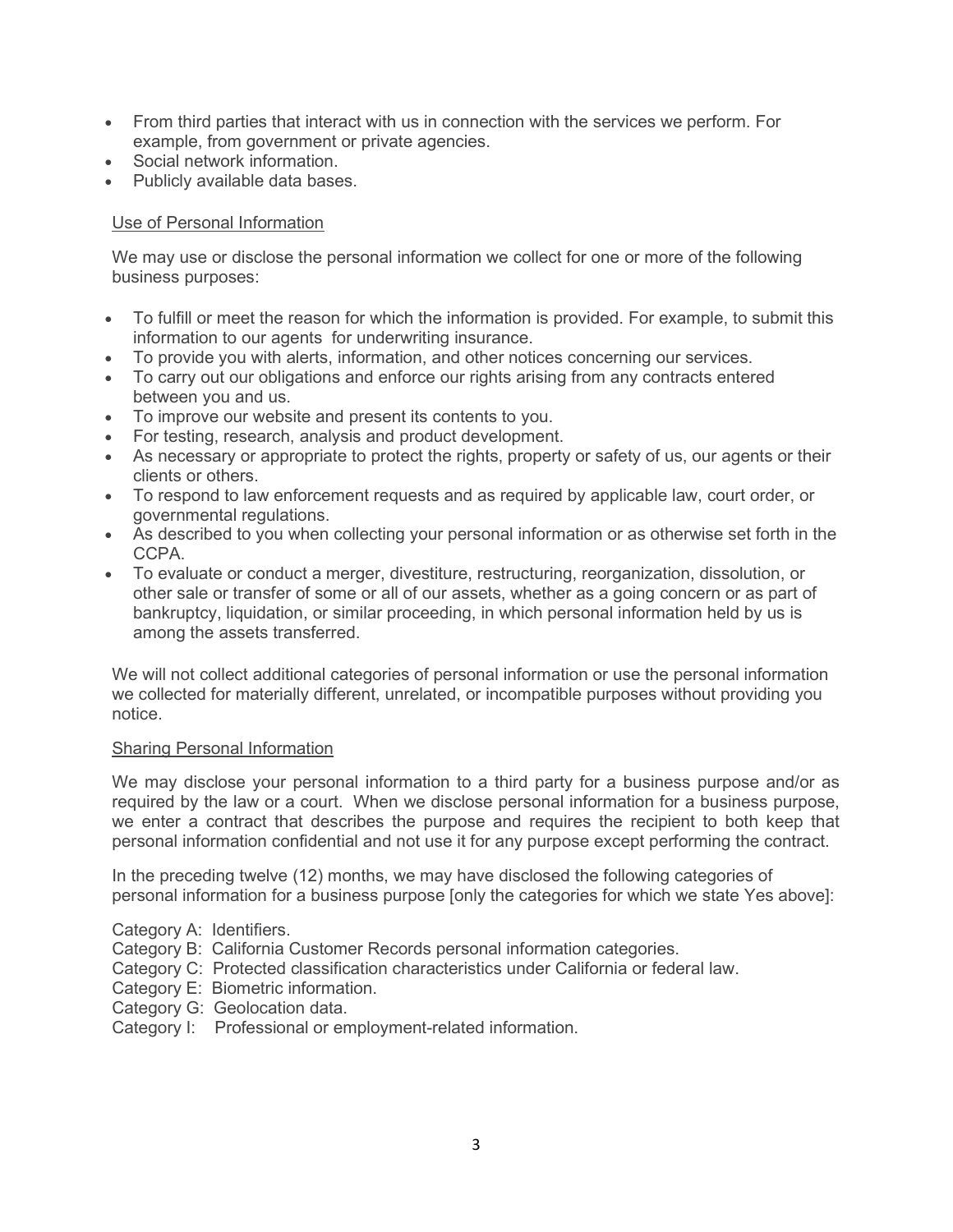We disclose your personal information for a business purpose to the following parties:

- Our agents and affiliates.
- Service providers.
- Third parties to whom you or your agents authorize us to disclose your personal information in connection with products or services we provide to you.

In the preceding twelve (12) months, we have not sold any personal information.

# Your Rights and Choices

The CCPA provides consumers (California residents) with specific rights regarding their personal information. This section describes your CCPA rights and explains how to exercise those rights.

# Access to Specific Information and Data Portability Rights

You have the right to request that we disclose certain information to you about our collection and use of your personal information over the past 12 months. Once we receive and confirm your verifiable consumer request, we will disclose to you:

- The categories of personal information we collected about you.
- The categories of sources for the personal information we collected about you.
- The categories of third parties with whom we share that personal information.
- The specific pieces of personal information we collected about you (also called a data portability request).

# Deletion Request Rights

You have the right to request that we delete any of your personal information that we collected from you and retained, subject to certain exceptions. Once we receive and confirm your verifiable consumer request, we will delete (and direct our service providers to delete) your personal information from our records, unless an exception applies.

We may deny your deletion request if retaining the information is necessary for us or our service providers to:

- 1. Complete the transaction for which we collected the personal information, provide a good or service that you requested, take actions reasonably anticipated within the context of our ongoing business relationship with you, or otherwise perform our contract with you.
- 2. Detect security incidents, protect against malicious, deceptive, fraudulent, or illegal activity, or prosecute those responsible for such activities.
- 3. Debug products to identify and repair errors that impair existing intended functionality.
- 4. Comply with the California Electronic Communications Privacy Act (Cal. Penal Code § 1546 seq.).
- 5. Enable solely internal uses that are reasonably aligned with consumer expectations based on your relationship with us.
- 6. Comply with a legal obligation or process.
- 7. Make other internal and lawful uses of that information that are compatible with the context in which you provided it.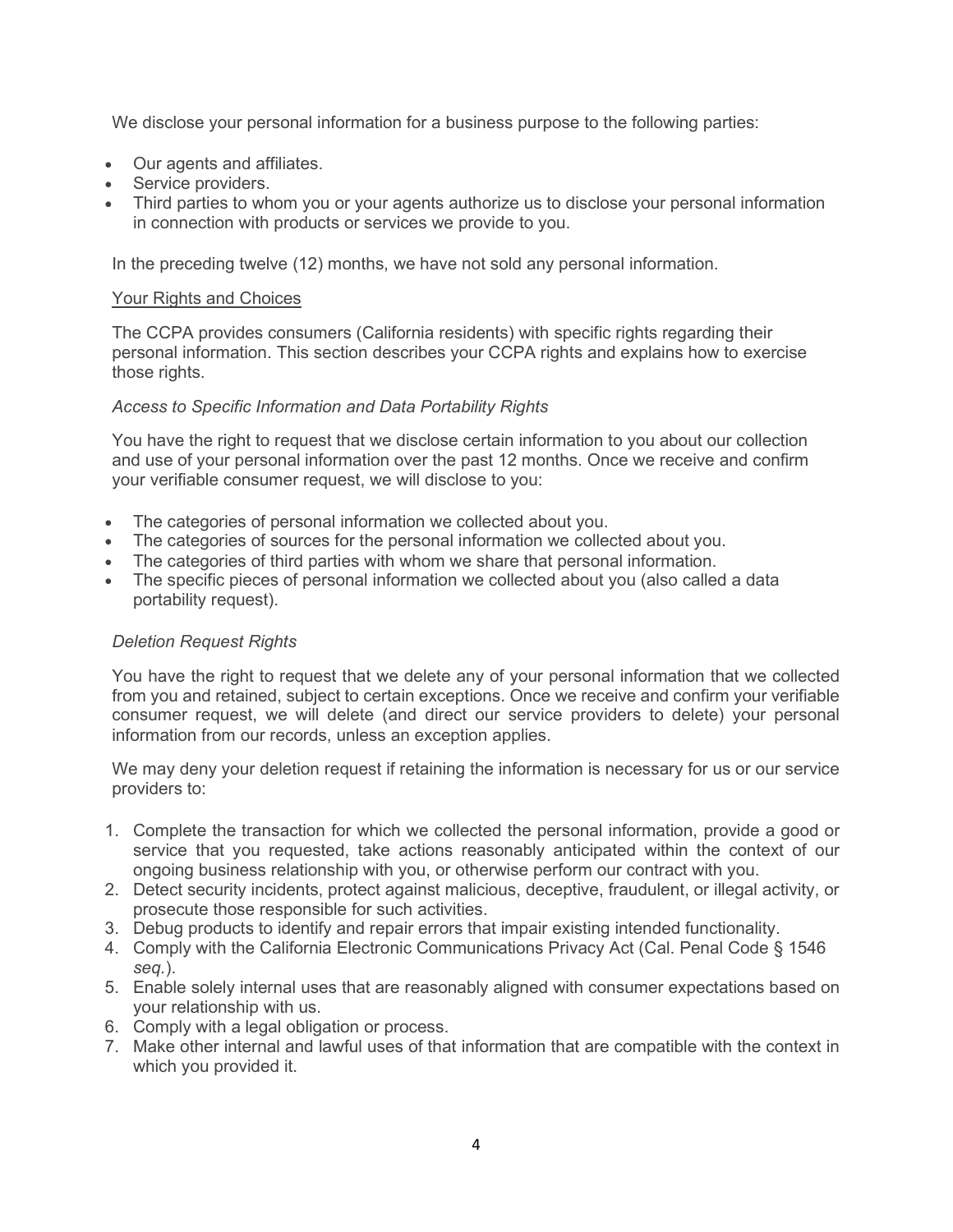## Exercising Access, Data Portability, and Deletion Rights

To exercise the access, data portability, and deletion rights described above, please submit a verifiable consumer request to us by either:

- Calling us at (818) 223-3308
- Visiting www.aiasurety.com or email at privacy@aiasurety.com.

Only you or a person registered with the California Secretary of State that you authorize to act on your behalf, may make a verifiable consumer request related to your personal information. You may also make a verifiable consumer request on behalf of your minor child.

You may only make a verifiable consumer request for access or data portability twice within a 12 month period. The verifiable consumer request must:

- Provide sufficient information that allows us to reasonably verify you are the person about whom we collected personal information or an authorized representative.
- Describe your request with sufficient detail that allows us to properly understand, evaluate, and respond to it.

We cannot respond to your request or provide you with personal information if we cannot verify your identity or authority to make the request and confirm the personal information relates to you. Making a verifiable consumer request does not require you to create an account with us. We will only use personal information provided in a verifiable consumer request to verify the requestor's identity or authority to make the request.

### Response Timing and Format

We endeavor to respond to a verifiable consumer request within 45 days of its receipt. If we require more time (up to 90 days), we will inform you of the reason and extension period in writing. If you have an account with us, we will deliver our written response to that account. If you do not have an account with us, we will deliver our written response by mail or electronically, at your option. Any disclosures we provide will only cover the 12-month period preceding the verifiable consumer request's receipt. The response we provide will also explain the reasons we cannot comply with a request, if applicable. For data portability requests, we will select a format to provide your personal information that is readily useable and should allow you to transmit the information from one entity to another entity without hindrance.

We do not charge a fee to process or respond to your verifiable consumer request unless it is excessive, repetitive, or manifestly unfounded. If we determine that the request warrants a fee, we will tell you why we made that decision and provide you with a cost estimate before completing your request.

### Non-Discrimination

We will not discriminate against you for exercising any of your CCPA rights. Unless permitted by the CCPA, we will not:

- Deny you goods or services.
- Charge you different prices or rates for goods or services, including through granting discounts or other benefits, or imposing penalties.
- Provide you a different level or quality of goods or services.